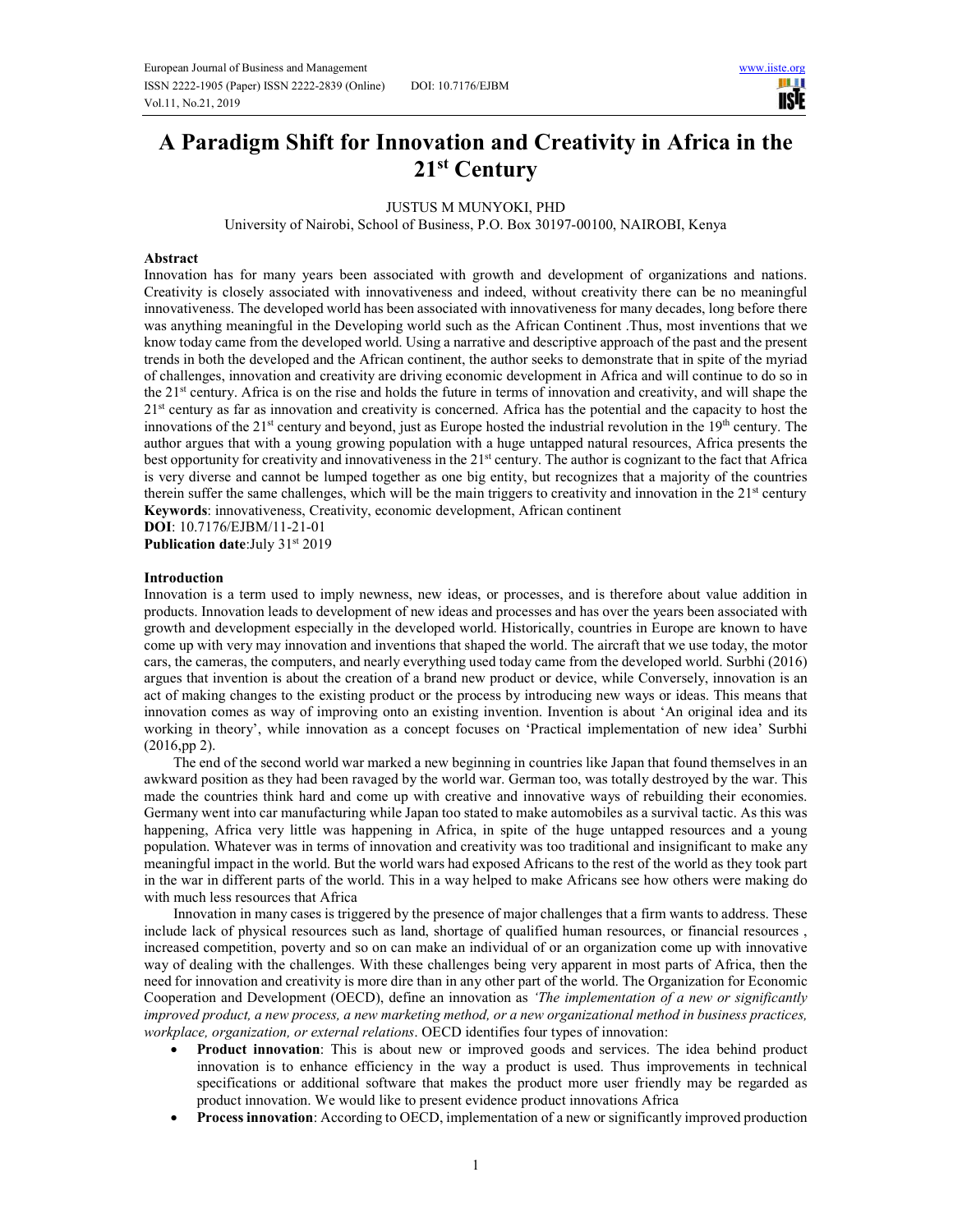or delivery method in a way that it enhances service delivery constitutes process innovation.

- **Marketing innovation**: this occurs in situations in which there are significant improvements in the marketing programs in terms of changes in product design or packaging, product placement, product promotion or pricing.
- **Organizational innovation**: This involves implementation of a new organizational method in the firm's business practices, workplace organization or external relations. It may be seen as improvement of systems within an organizational structure in a way that there is enhanced service delivery

All these forms of innovation are important and in any given context, they may take place simultaneously but often with one being more dominant than the rest. They are all important in the growth and development of any country. This study seeks to determine what kind of innovation is likely to dominate Africa in the 21<sup>st</sup> century. Perhaps what we need to ask is "what kind of technology is likely to dominate the African continent?.

### **Methodology**

The researcher has relied on a thorough review of existing literature regarding what has been documented about creativity and innovation in various parts of the world. The study adopts and exploratory and narrative approach to bring about documentary evidence on what has been happening across the globe regarding creativity and innovation. Exploratory designs are suitable in a study like this one in which there is no clear population or unit of analysis and the researcher thus relies on his judgment and experience regarding the selection of relevant literature sources that provide the necessary data. The Narrative approach enables the researcher to bring about deeper insights about the research area, and opens up ground for further investigations. The study relies on review of existing literature to trace the origins of innovation and creativity across the grove, and uses this evidence to relate with specific developments in Africa. The methodology is suitable in studies whose aim is to prove evidence of existence of a practice as is the case with this study. The study thus synthesizes the evidence from the literature to show that in deed creativity and innovation have been taking place in Africa, and that Africa is is in the best position to take the lead in terms of innovation during the  $21<sup>st</sup>$  century

## **Literature Review**

Innovation is a concept that implies newness, or simply coming up with anything that is perceived as new. There is plenty of literature about innovation has been building over the years, and both academicians and theorists put innovation as a very important concept It is a result of creativity. Surbhi (2016) defines invention as the creation of a brand new product or device, while innovation is the act of making changes to the existing product or the process by introducing new ways or ideas. As a concept, invention refers to an original idea and its working in theory, while innovation is about practical implementation of new idea. Thus although innovation and invention seem to have certain common features, they are very different terminologies. Once a product has been invented as a novel product that has never existed before, this will be an invention, and other improvements will continue to be made to respond to different situations, and all these are innovations. The first time a wheel was developed, it was an invention. However, many other forms of wheels have been made over the years, and all constitute innovations and not inventions 'You cannot reinvent the wheel'.

There have been arguments and counter arguments in terms whether or not Africa has been doing any innovations, but even though Africa has a very rich history as the cradle of human history, we cannot really talk about serious innovations in the continent. It has been argued that Africans were for many years involved in some kind of innovations, such as making of stone and iron tools for hunting, these are really very traditional and low level technologies, nothing compared to what was happening in Europe and in other developed countries. We can however, argue that although many inventions took place in the developed world, there are today many innovations taking place in Africa.

PhilMckinney (2016) argues that Innovation in Africa suffers major drawbacks due to certain limitations which include access to capital, poor technical manpower, legal systems and inadequate infrastructure. African governments need to take these as key priority areas in the 21stcentury, if the potential in Africa is to be fully tapped and bring about the desired innovation in Africa. In Africa, there is limited access to capital that is very important for investment, and most countries have to turn to financial institutions and other donor agencies, which increases the debt burden. Countries like China have now invaded Africa in a very big way, initiating projects especially in infrastructure, but this continues to increase the debt burden to the countries that are already too poor to sustain meaningful development. African countries thus need to focus on investments that bring about innovations. Another bottleneck is that of infrastructure. Good infrastructure implies that movements of goods and services is faster. It implies that businesses have more time to think about innovative ways of doing things. It means efficiency in service delivery. However, poor infrastructure which characterizes many African countries makes it difficult for companies to spare resources and innovate .The legal frameworks in a number of African countries does not support innovations. There are many bureaucratic bottlenecks that make it very difficult for those with innovative ideas to nurture them. Issues of registration, copyrights and uncoordinated procedures make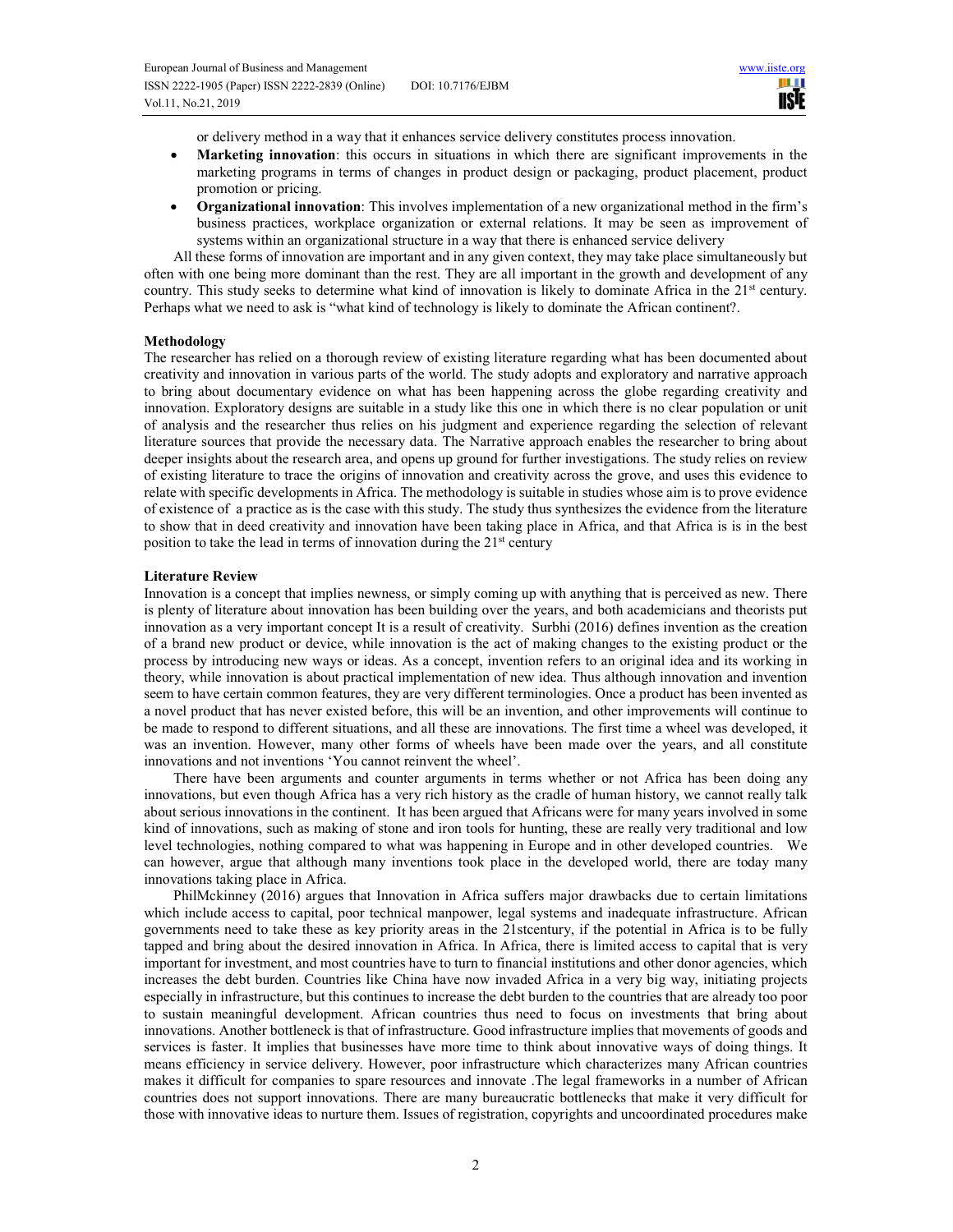it very frustrating to those who want to innovate. The challenges posed here should act as the antecedents to innovation and creativity in Africa, otherwise Africa will remain undeveloped. They act as the triggers that should cause major technological disruptions in Africa during the 21<sup>st</sup> century. But innovation is not just about technology. There are very many ways in which innovation can take place without being associated with technology. For instance, innovative ways of managing time, serving customers better, and relating well with members of the society are innovations that are not technology based. Organizations need to come up with innovative ways of quality customer delivery, dealing with customers.

Evans (2017) discusses 11 innovations that changes history, due to the impact that they had in the world. These include the printing press (Developed in Germany, initially as the Gutenberg's machine 1440). This allowed for the rapid production of lead alloy type pieces, and greatly increased the production of affordable books as it could make as many as 3,600 pages per day . The second major innovation was the compass (originally invented in China, and by the 14th century and proved very useful during the age of exploration as provided direction to explorers who were moving around the world). Paper currency, widely used in China in the ninth century, before it appeared in Europe in the late 1600s, was the third manor innovation. It replaced the use of precious metals as money and made it much more convenient to do business. The fourth major innovation is steel, which, although its use goes back to 4,000 years, experienced mass production of alloy was initiated through the Bessemer process, a technique for creating steel using molten pig iron, in the 1850s. This made Steel explode into one of the biggest industries on the planet and was used in the creation of everything from bridges and railroads to skyscrapers and engines.

Electric light is listed as the fifth major innovation, pineered in the early 19th century by Humphry Davy through his carbon arc lamp, while Edison and Swan patented the first long-lasting light bulbs in 1879 and 1880, liberating society from a near-total reliance on daylight. Domestication of the horse, which was done about 5,500 years ago is the sixth major innovation, and enabled people to travel great distances and interact with other people of different cultures and facilitated trade across different regions. The seventh major innovation was the introduction of transistors, first developed in 1947 by Bell Laboratories. These allowed for precise control of the amount and flow of current through circuit boards. The semiconductor devices have continued to shape the world today through their application in nearly all electrical devices such as radios, televisions, cell phones and computers. Magnifying lenses, which first came into use in the 13th century as an aid for the weak-sighted, became the 8th major innovation, through the introduction of the first microscopes and telescopes in the late 16th and early 17th centuries. Galileo Galilei and Johannes Kepler later employed the telescope to chart Earth's place in the cosmos. Magnifying lenses have since led to new breakthroughs in an abundance of fields including astronomy, biology, archeology, optometry and surgery.

The ninth major innovation is the telegraph (widely used in the  $19<sup>th</sup>$  century) to, but the original telegraph and its wireless successors went on to be the first major advancements in worldwide communication and the ability to send messages rapidly across great distances greatly enhances government and business operations. The tenth major innovation is the introduction of antibiotics. The introduction of antibiotics was a great invention in the field of medicine, and saved millions of lives by killing and preventing the growth of harmful bacteria. This was pioneered by Louis Pasteur and Joseph Lister in their attempt to combat bacteria, but it was Alexander Fleming who made the first leap in antibiotics when he accidentally discovered the bacteria-inhibiting mold known as penicillin in 1928. The last major innovation is the Steam Engine, Thomas Savery developed the first a steampowered water pump in 1698, which paved the way for perfection of steam engines in the late 1700s by James Watt. They became very instrumental during the Industrial Revolution. What these great invention suggest is that scientists and other researchers have been doing inventing for many years. There are many more inventions that are not mentioned in this list, and these only serve as an indication of what has been happening over the years. However, what comes out is that all these were happening in other parts of the world and none of them come from Africa.

Considering growth in Knowledge in the form of adult education, OECD, which defines a country's adult education level as the percentage of people between the ages of 25 and 64 who have completed some kind of tertiary education in the form of a two-year degree, four-year degree or vocational program, lists the 10 top most educated countries as Canada ( 56.27 %), Japan (50.50 % ), Israel (49.90 %) , Korea (46.86 %), United Kingdom (45.96 % ), United States (45.67 %), Australia ( 43.74 %),Finland (43.60 % ), Norway (43.02 %), and Luxembourg ( 42.86 %). Again, none of these countries is in Africa!. Similarly, the World Economic Forum's latest Global Competitiveness Index lists Switzerland is the world's most innovative country, followed by the US and Israel in that order. The other highly innovative countries are Finland, Germany, Netherlands, Sweden and Denmark, all in Europe, while the last two among the top ten are Japan (eighth) and Singapore (ninth).Japan scores highest in patent applications while Singapore is strong on government investment in advanced technology products. Thus when we look at knowledge and Innovation, all the top countries in the world are in the developed world, where there is also the highest level of innovation. None of these countries is in Africa. Africa as a continent experiences many challenges and may therefore not be able to move as fast as the developed economies. However,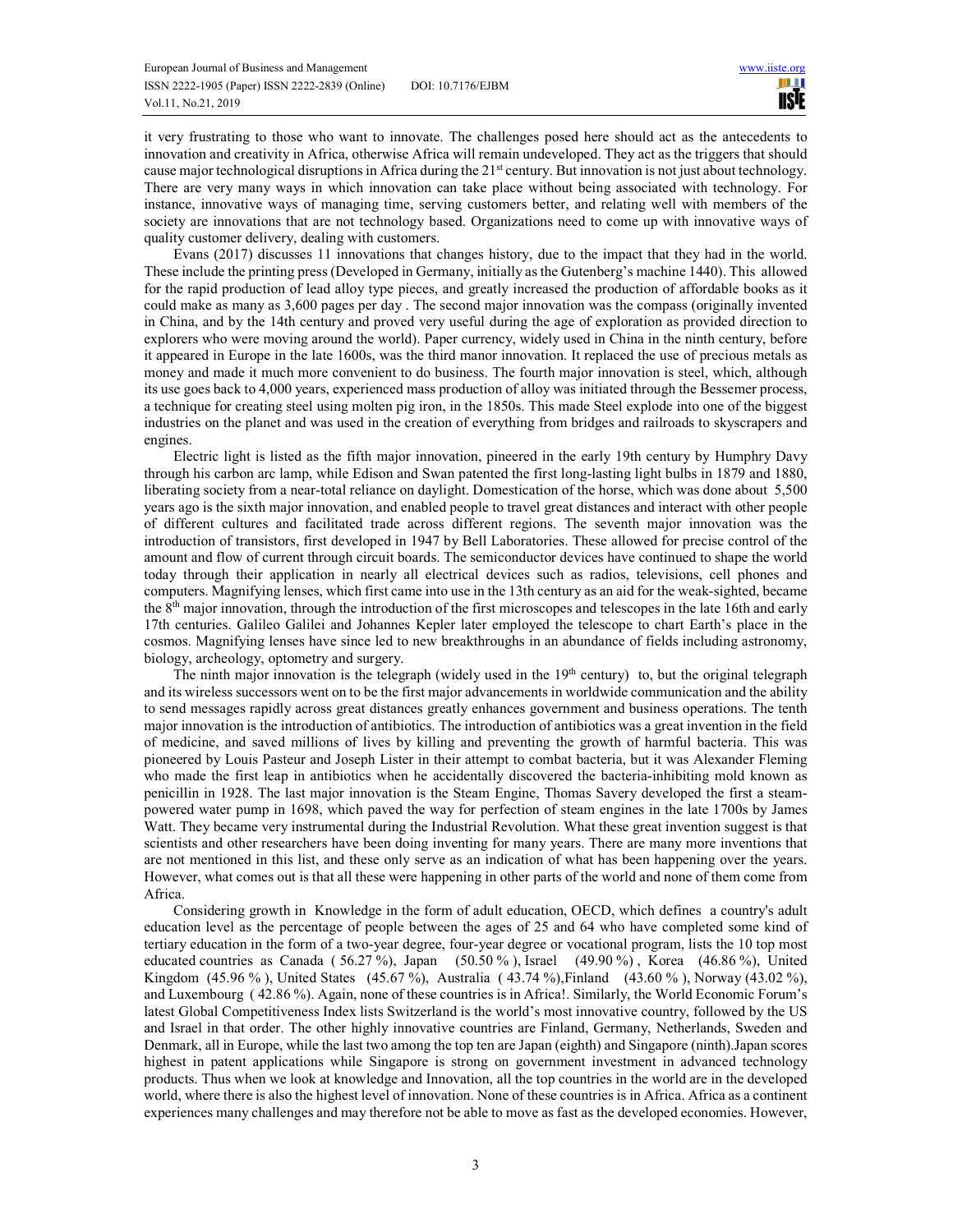there is every indication that Africa is in the right track and will possibly start featuring among the world most innovative countries of the world in the next 50 years. This is an indication that Africa is lagging behind in knowledge. What is evident is that in the 19<sup>th</sup> century, while Europe was going through the industrial revolution, Africa had very little to show, there were very few universities in Africa, perhaps in northern Africa like Egypt and South Africa. Without knowledge, it was tall order to expect any meaningful innovations to take place in those countries

Whereas not much is said about Africa, there is evidence that a lot was happening for many years in Africa. In fact, mathematics and other numerical computations were done in Africa for thousands of years (Sydella 2013). According to Zaslavsky, (1983), the Egyptians scripted textbooks about math that included division and multiplication of fractions and geometric formulas to calculate the area and volume of shapes for than 35,000 years ago. (Sydella (2013), further points out that the Yoruba had also a system of carrying out computations, based on units of 20 (instead of 10) , which has been praised by scholars as it required much abstract reasoning Zaslavsky, (1983) C. "The Yoruba Number System." *Blacks in Science: Ancient and Modern*. 110 –127,(1983).

There is also evidence of ancient astronomy in Africa, for example, the Egyptians came up with some kind of calendar in which they divided the year into 12 parts and developed a yearlong calendar system containing 365 ¼ days Woods, (1988). Sydella 2013 also argues that Ancient Africa was for many years involved in Metallurgy and tools which included steam engines, metal chisels and saws, copper and iron tools and weapons, nails, glue, carbon steel and bronze weapons and art Brooks, (1971. In fact, advances in Tanzania, Rwanda and Uganda between 1,500 and 2,000 years ago surpassed those of Europeans , for instance, ancient Tanzanian furnaces could reach 1,800°C — 200 to 400°C warmer than those of the Romans Shore,. (1983). Africa also made major advances in the field of medicine, by using extractions from trees and performing many medical procedures such as vaccination, limb traction and broken bone setting.

What these tell us is that a lot had been happening in Africa even as Europe and other parts of the developed world were inventing. Perhaps what is different is the scale of operation, in that in Africa, much of what was happening was confined to a few isolated parts, without transfer to other parts of the world, leave alone Africa. There was very little technology transfer in Africa at the time, and hence very little of what was happening found its way to other parts of the world.

In Africa, there is generally low knowledge levels, this is fast changing and we now have many universities that have now enabled many Africans to go to university. Kenya, for example, the number of universities has more than doubled in the last twenty years, with the number of students enrolled in universities stranding at over 500,000. Ghana has in the last five years been working towards converting some of their polytechnics to Universities of applied sciences. As such, there is likelihood of more innovations coming out of the African continent. Knowledge is related to innovations and countries that have accumulated a large pool of knowledge base are likely to experience a higher level of creativity and innovation than one that has a low level of innovation.

The World Bank has come up with key initiatives that help to promote knowledge transformation in African. Through the initiative aims at promoting economic transformation across Africa by supporting African policymakers to make better use of evidence and knowledge. It seeks to support scholars and African Governments to enhance the uptake of cutting-edge research and evidence in order to support more informed economic policy making. This initiative recognizes Africa as a knowledge-based continent driven by its own citizens and representing a dynamic labor force in the global arena. Thus the initiative is a clear indication that Africa is on the rise as a source of knowledge.

### **Findings**

This study has established that although little is documented in Africa, creativity and innovation have been taking place for many years, the only difference being that what has been taking place in Africa has been too little to have any meaningful global impact. Africa, education levels are still low, yet knowledge and innovation go hand to hand. There is evidence that a lot of product innovations are taking place in Africa. Naadiva (2016) ponders the question 'Is Africa leading the innovation revolution?' and goes on to demonstrate that indeed, with the accelerated growth in technology in areas such as mobile use, improved infrastructure and accelerated population growth, Africa is poised to lead in innovation in the coming years. Indeed, the mobile phone in Africa has become a gamechanger for the continent and according to Ericsson, the technology company, by 2019 there will be 930 million mobile phones in Africa, almost one for every person on the continent.

 The second finding is that Africa has a very high percentage of young population with a big potential to innovate. PhilMckinney (2016) quote Forbes article that states: *…there is a rising number of young Africans who are building fast-growing companies in food manufacturing, engineering, technology, hospitality, and any other industry you can think of. They are creating jobs, paying taxes, igniting the entrepreneurial spark amongst their contemporaries, and ultimately, playing pivotal roles in the continent's renaissance. You can't ignore them anymore'* 

This assertion is very correct. Africa has over 25% of its population aged below 25 years, and population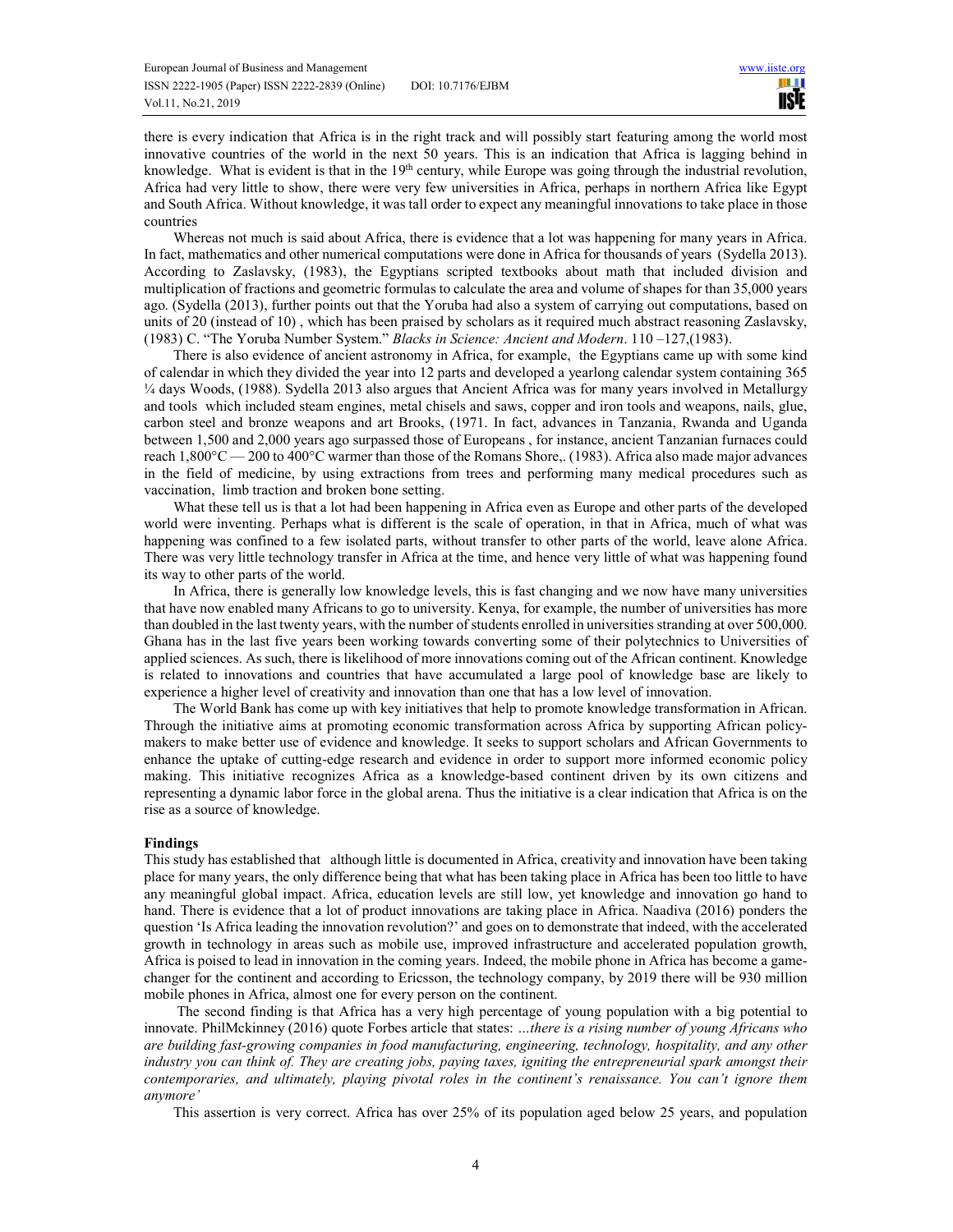growth rate at over 2% is among the highest in the world. This is a strong indication that there is a lot of potential in Africa. The United Nations reports that Africa has the highest rate of population growth, growing at a pace of 2.55 per cent annually in 2010-2015. This is in contrast with developed countries like Europe in which Several countries are expected to see their populations decline by more than 15 per cent by 2050 (http://www.un.org/en/sections/issues-depth/population/). It is projected that by 2050, Africa will account for more than half of global population growth. This provides a major opportunity for Africa, as it will have a large pool of working people who can contribute heavily towards innovation. The large population will itself be a challenge as it will mean constrains in resource allocation. With the burden of large populations, then African countries will have no choice but to innovate in order to sustain their growing populations

Of the four areas of innovation, this article proves some evidence on innovation and the huge potential therein. Considering product innovation, Africa needs product innovations in terms of coming up with improved products and advanced the way: Africa needs more improved products especially in the area of energy and ICT. Andy (2017), argues that despite the challenges facing Africa, there are early signs that Africa is on the right track towards an innovation revolution. For instance, Africa is home to five of the 10 nations that have the most startups. These include Ghana, Kenya, Nigeria, Morocco, Senegal and South Africa. Intake of smartphone across Africa is also very high and is set to increase. Andy (2017) states that between 2014 and 2016, the number of smartphone connections across the continent doubled to 226 million while the cost of a smartphone dropped from an average of \$230 in 2012 to \$160 in 2015. Africa is doubtlessly the fastest-growing mobile phone market in the world, and is according to a 2016 report by the Global System for Mobile Communications Association as cited by Mourdoukoutas (2017), Africa will have 725 million smartphone users by 2020. The reason for this is because the mobile phone is used to facilitate access to the internet. In Kenya, we have people working in the informal sector with very innovative ways of making their products. These include energy saving *jikos*, wheel barrows and boilers. The informal sector, commonly called the *jua kali* sector, has thus become a major source of employment for the youth in Kenya . Some of the products made innovatively in Kenya and Ghana are shown in Figure 1and 2



Figure 1: Men at work and Jua kali products in Kenya



Figure 2: Textile materials and products in Ghana

In terms of process innovation, we find that processes in Africa are still low in terms of technological advancement. In a number of situations, processes are still manual rather than electronic, which slows down processes. In Kenya, for example, use of biometric systems in carrying out national elections in 2013 and 2017 has been hailed as a great success, but this was technology imported from the developed countries. Process innovations is an area that will continue to attract a lot of attention in Africa. Mobile phones together with increased Internet access have made it possible for governments to put their services online and digitize their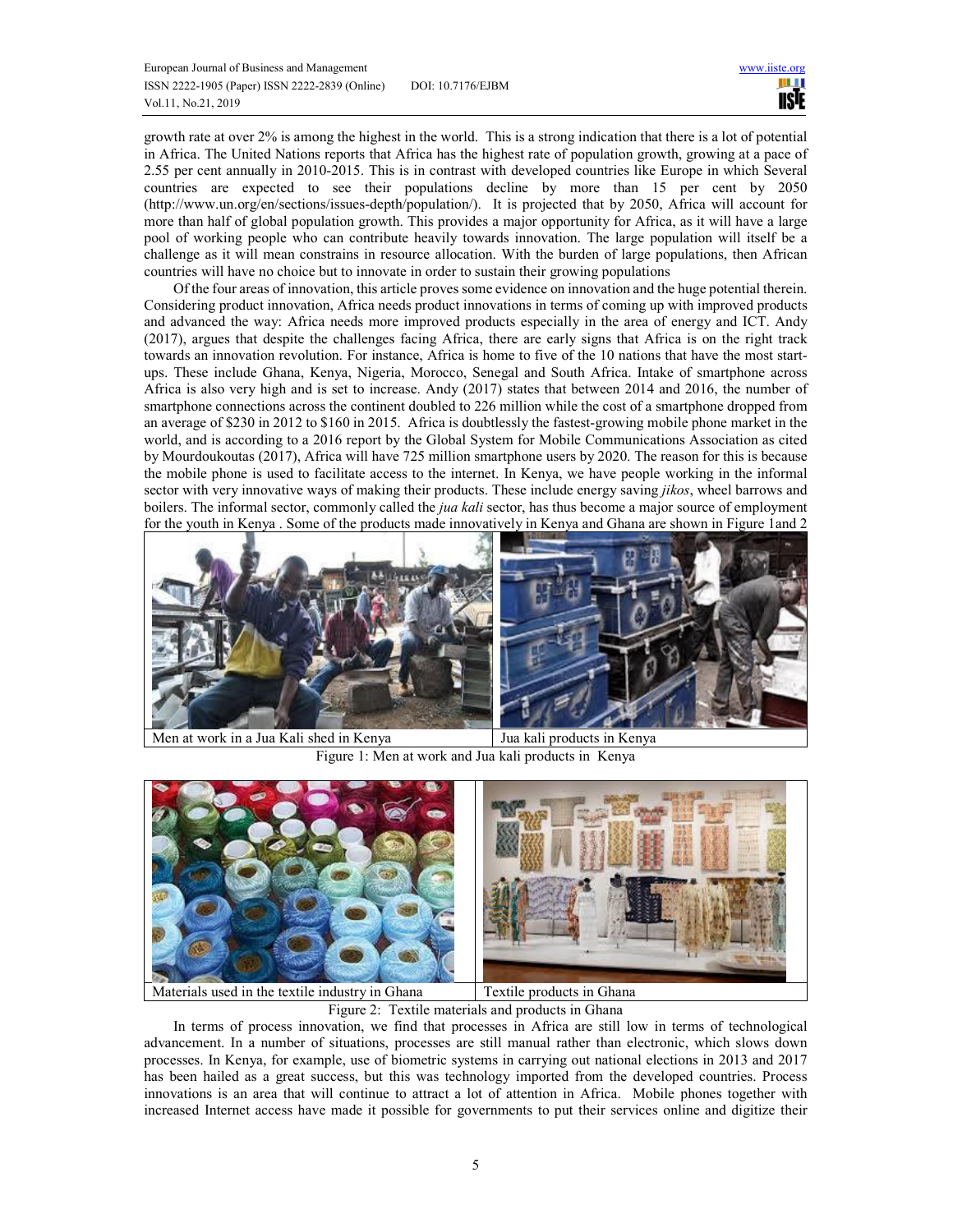

records. Rwanda has for the past 15 years been working to digitize its education, health care and economy, and it is currently pushing to be Africa's first cashless society in the public sector; it is already paying its government employees electronically. But Rwanda is not alone in this. Other countries like Kenya and Ghana are also moving in the same direction. The introduction of Huduma centres by the government of Kenya to serve customers may be seen to be a great innovation which has greatly improved service delivery by the government to its citizens. Figure 3 shows citizens within a Huduma Services Hall in Kenya.



Figure 3. Citizens getting services at a Huduma centre in Kenya

As of marketing innovation, Africa will need to focus on improvements in the marketing in terms of changes in product design, packaging, product placement, product promotion or pricing. There is evidence of innovations taking place in Africa in terms of product packaging, designs and promotion. Packaging like production of user friendly packaging materials. Most of marketing innovation is internet aided and over the years, entrepreneurs and other business people have used technology to innovatively market their products all over the world,

Finally, organizational innovation is and will continue to attracting innovations in organizational structures in order to become more responsive to customer needs and improve service delivery**.** : This is further evidence that a lot is happening in Africa. Innovation is taking place in all the areas of innovation, particularly in the area of product innovation, process innovation and marketing innovation.

### **Conclusion**

From the discussion, it is clear that innovations and creativity are almost as old as human kind, and these have continued to shape human behavoiur and the world over the years. However, the rate of innovations has been faster in the developed world than in the developing world. Most of the innovations we have today came from Europe, although there is evidence that other parts of the world such as China also were also inventing. Africa, too had their own inventions, but they were rather insignificant and did not have world wide impact because of their scale of production. Things like stone tools, bows and arrows that were made by Africans could only impact a community and not an entire nation. Traditional medicine from Africa was very potent, yet it is very less talked about.

### **Implications**

This study has major implications to African countries as it brings to the fore the fact that African countries have not done enough to exploit what they already have. The author has demonstrated that in spite of the many challenges that Africa has faced, a lot has been happening, sometimes for much longer than in the developed world. The difference was that while the other parts of the world went out to market what they have thought technology transfer, Africa remained largely a closed continent, until the period of European exploration. African countries need to move faster than before, correct the mistakes of the past, and move into the innovation revolution that is bound to take place in Africa during the 21st century**.** 

The study seeks to place Africa in its rightful position of leadership in innovations and creativity. To do this African countries will need to try and stand on themselves rather than always turning to the developed countries for support. The paper clearly demonstrates that constraints that are evident in Africa should act as a catalyst for acceleration in terms of innovation. The solution lies in being innovative and not in going for hand outs and support from the developed countries. Africa needs to tap into its largely untapped potential in terms of unutilized or underutilized resources and use these as the springboard towards greater innovation and creativity.

### **Recommendations**

This study recommends that there is a great need to properly document the technological developments and advances taking place in Africa, so that the overall impact of innovations in Africa may be exploited. This will help the world to clearly appreciate where Africa has come from and her present situation. This will also help to